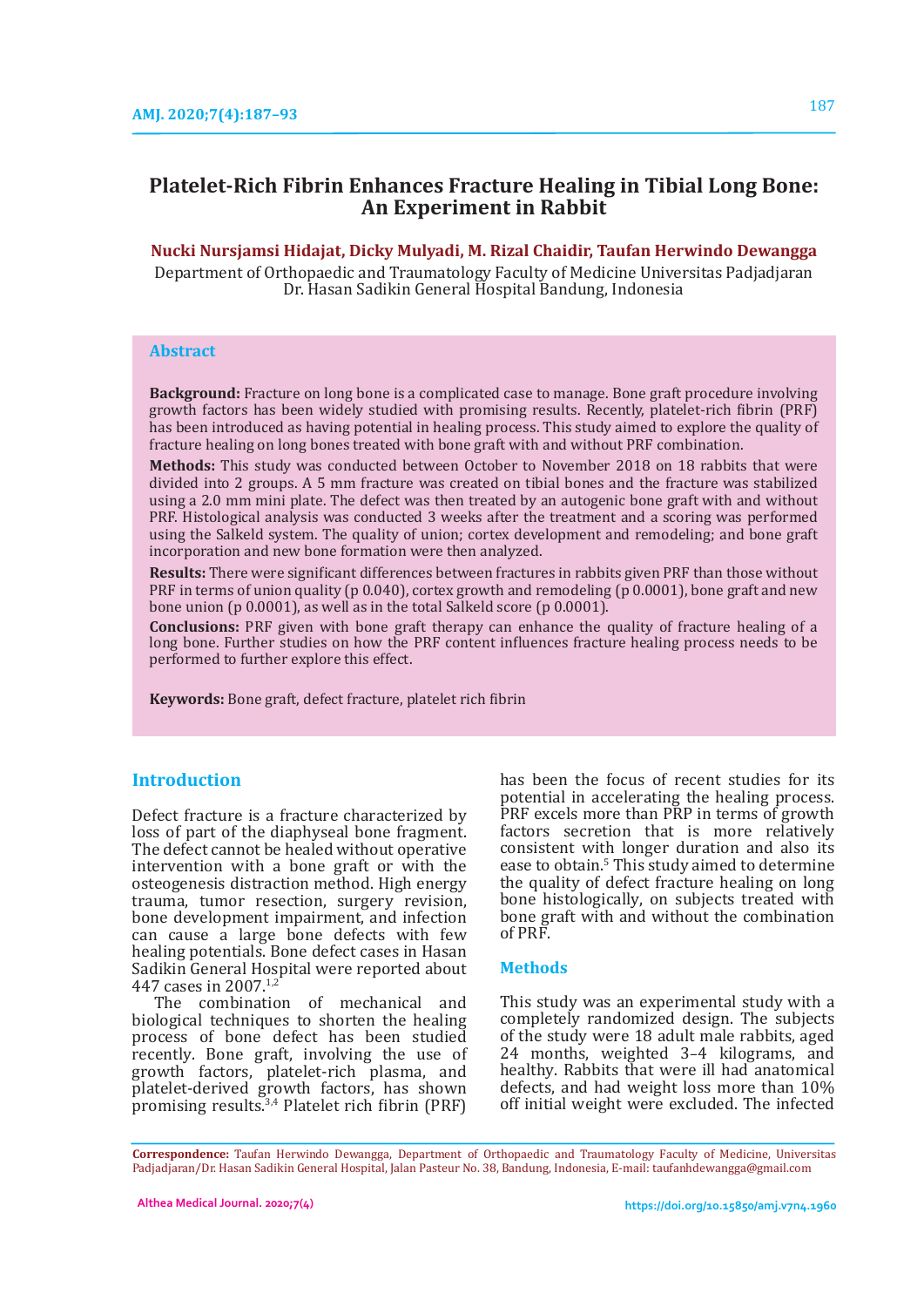

**Figure 1 Rabbit Bone Tibial Bone Segmental Defect Fixation using a Miniplate**

or dead rabbit was dropped out of the study.

The study was conducted in Pharmacology and Therapy Laboratory of Universitas Padjadjaran in collaboration with the<br>Department of Anatomical Pathology, Department of Anatomical Pathology, Dr. Hasan Sadikin General Hospital, from October–November 2018 after approval was released from Department of Orthopaedic and Traumatology and the Research Ethics Committee Dr. Hasan Sadikin General Hospital (no. LB.02.01/X.2.2.1/19761/2018).

Eighteen male rabbits were divided into 2 groups, a group with segmental fracturization on the tibia and treated with an autogenic bone graft (group K-1) and a group with segmental fracturization on the tibia and treated with autogenic bone graft and PRF (K-2). There was 1 week of adaptation process for the rabbits to be familiar with the study environment.

This study consisted of 3 steps, first was

bone fracturization and then stabilization with plate and screw; the second was autogenic bone graft, third was an addition of PRF to the K-2 group. In brief, the subject was anesthetized by ketamine hydroxychloride 50 mg/kg body weight intramuscular with diazepam 5 mg/Kg body weight. The hair on the front lower leg was cut and given antiseptic. The incision was made until the bone was exposed. The bone segment was cut 5 mm at the middle part of the tibia using an oscillator knife. Washing using physiological saline was done to prevent osteonecrosis. The fracture fragment was fixated using miniplate (2.0 mm) and 4 screws on the subject's tibia. The average thickness of human's cortical bone is 10 times bigger than average cortical bones of rabbit. The bone segment was cut 5mm on this study with the analogy of 5 cm segmental defect on human's tibial bone.<sup>6</sup>



**Figure 2 Fibrin Clot between Acellular Plasma and Red Blood Cell after Centrifugation8**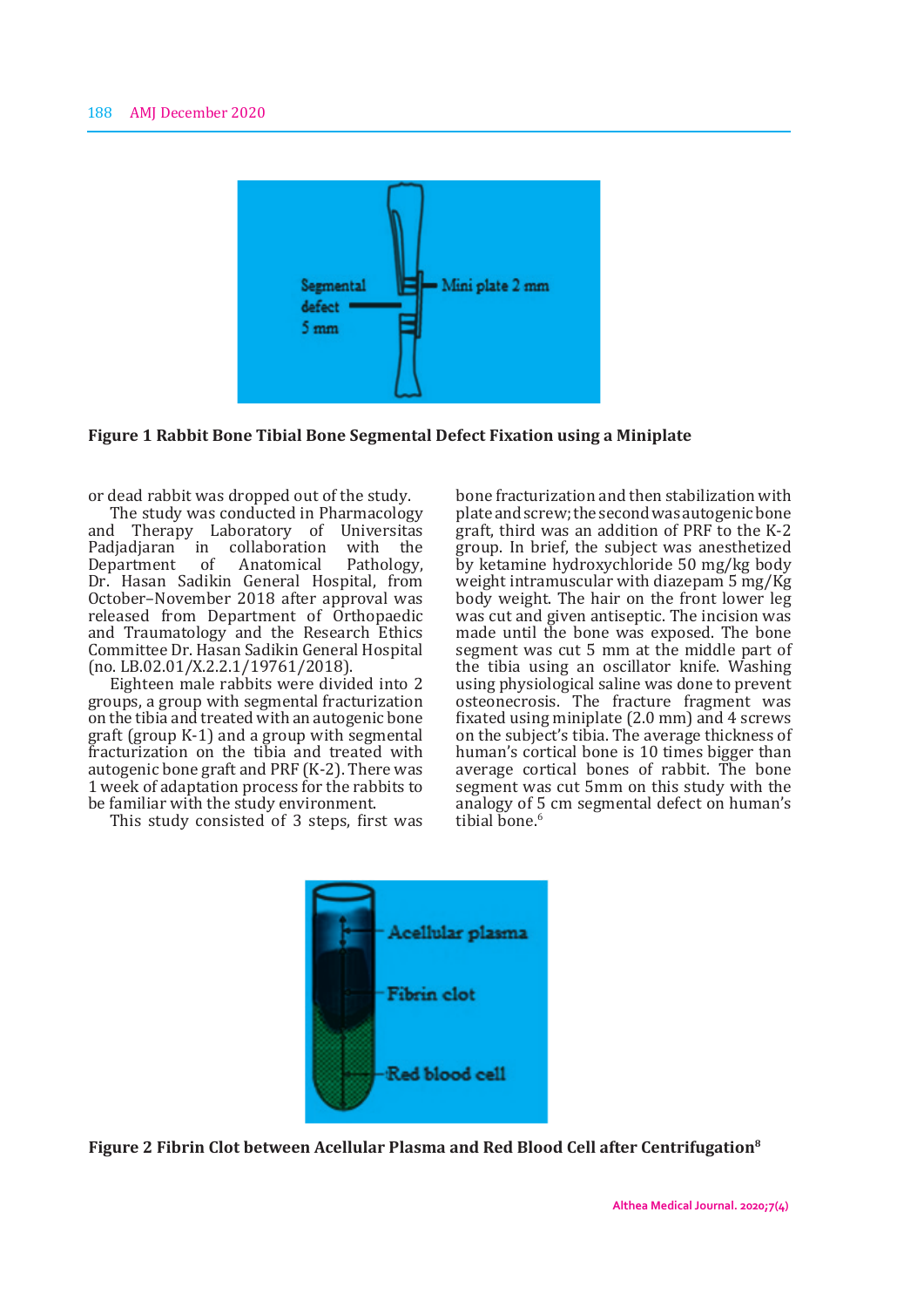|                                                 | <b>Description</b>                                                                                                                                   | Grade          |
|-------------------------------------------------|------------------------------------------------------------------------------------------------------------------------------------------------------|----------------|
| Quality of union                                |                                                                                                                                                      |                |
|                                                 | No sign of fibrous or other unions<br>$\bullet$                                                                                                      | $\mathbf{0}$   |
|                                                 | Fibrous union                                                                                                                                        | 1              |
|                                                 | Fibrocartilaginous union or cartilage union                                                                                                          | $\overline{2}$ |
|                                                 | Mineralizing cartilage and bone union<br>$\bullet$                                                                                                   | 3              |
|                                                 | Bone union                                                                                                                                           | 4              |
| Cortex development and remodeling               |                                                                                                                                                      |                |
|                                                 | No cortex formed<br>$\bullet$                                                                                                                        | $\mathbf{0}$   |
|                                                 | Densification of new bone along exterior borders                                                                                                     | 1              |
|                                                 | Recognizable formation of both the outer cortex<br>$\bullet$<br>border and the medullary space                                                       | 2              |
|                                                 | Cortices formed but incomplete bridging                                                                                                              | 3              |
|                                                 | Complete formation of cortices with the bridging of<br>$\bullet$<br>the defect                                                                       | $\overline{4}$ |
| Bone-graft incorporation and new-bone formation |                                                                                                                                                      |                |
| • No new bone, all or most of<br>graft visible  | Graft material present, no incorporation, and no new-<br>$\bullet$<br>hone formation                                                                 | $\mathbf{0}$   |
|                                                 | Graft present, some incorporation with new-bone<br>formation, and a small amount of new bone                                                         | 1              |
|                                                 | Graft present, some incorporation with new-bone<br>$\bullet$<br>formation, and a moderate amount of new bone                                         | $\overline{2}$ |
| • Decreasing graft, increasing<br>new bone      | Graft present, some incorporation with new-bone<br>$\bullet$<br>formation continues with host bone, and early<br>remodeling changes in new bone      | 3              |
|                                                 | Decreased amount of graft (compared with grade 3),<br>$\bullet$<br>good graft incorporation, and ample new bone                                      | 4              |
|                                                 | Less amount of graft still visible (compared with<br>$\bullet$<br>garde 4), good incorporation of graft and new bone<br>with host and ample new bone | 5              |
| • No graft visible, extensive<br>new bone       | Difficult to differentiate graft from new bone,<br>$\bullet$<br>excellent incorporation, and advanced remodeling of<br>new bone with graft and host  | 6              |

#### **Table 1 Salkeld Scoring System9**

The second step was the use of an autogenic bone graft from 5 mm bone that was obtained from the making of the defect itself. This whole bone segment was crushed into smaller pieces to make it easier for grafting. The last step was the addition of PRF for the second group. Autologous PRF was prepared from 8 ml of arterial blood from the central artery of the rabbit's ear before sedation. A blood sample without anticoagulant was collected onto a 10 ml glass tube and centrifugated at 3000 rpm for 10 minutes. The fibrin clot in the middle part of the tube was the one used for graft material.<sup>7</sup>

The surgical wound was then closed by suture with catgut on 3/0 and the subject was given cefazoline 30 mg/Kg BW/day intramuscular on thigh's muscle 2 times a day, alternating right and left, for 3 days. A tibial bone sample was obtained 3 weeks after surgery for histologic evaluation. The Tibial bone was brought in formalin liquid to the Department of Anatomical Pathology, Dr. Hasan Sadikin General Hospital. Histologic evaluation was performed using Salkeld Scoring System by a pathologist consultant to minimize possible bias.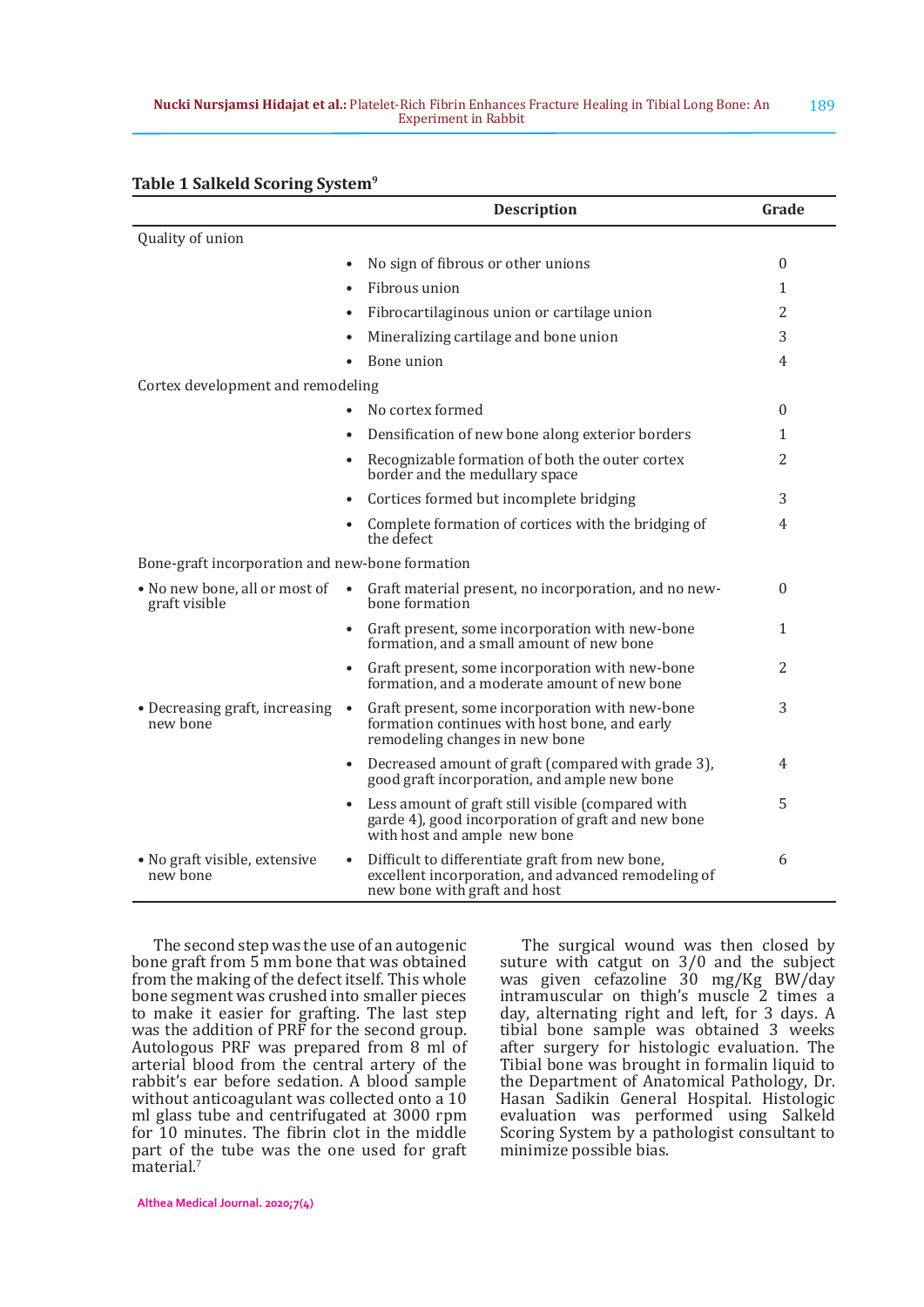

## **Figure 3 A. Histological Appearance of Group 1 with Score 1, B. Histological Appearance of Group 2 with Score 5**

### **Results**

Group 1 had 4 samples as a control group with a score 1. Histological appearance demonstrated signs of fibrous union (Figure 3A). Furthermore, group 1 had 5 samples with score 2 that had signs of fibrocartilaginous union or cartilage.

Group  $\angle$  had 5 samples with a score 5. Histological appearance with score 5, demonstrated signs of fibrocartilaginous or cartilage union,

| Sample number  | <b>Union quality</b> | Cortex<br>development and<br>remodeling | Bone-graft<br>incorporation and<br>new-bone formation | <b>Total Salkeld score</b><br>point* |
|----------------|----------------------|-----------------------------------------|-------------------------------------------------------|--------------------------------------|
| Group 1        |                      |                                         |                                                       |                                      |
| $\,1\,$        | $\mathbf{1}$         |                                         |                                                       | $\mathbf{1}$                         |
| $\overline{2}$ | $\overline{2}$       |                                         |                                                       | $\overline{2}$                       |
| 3              | $1\,$                |                                         |                                                       | $\mathbf{1}$                         |
| 4              | $\overline{2}$       |                                         |                                                       | $\overline{2}$                       |
| 5              | 2                    |                                         |                                                       | $\overline{2}$                       |
| 6              | 2                    |                                         |                                                       | $\overline{2}$                       |
| 7              | $1\,$                |                                         |                                                       | $\mathbf{1}$                         |
| 8              | $\mathbf{1}$         |                                         |                                                       | $\mathbf{1}$                         |
| 9              | $\overline{2}$       |                                         |                                                       | $\overline{2}$                       |
| Group 2        |                      |                                         |                                                       |                                      |
| $\mathbf{1}$   | $\overline{2}$       | $\mathbf{1}$                            | $\,1\,$                                               | $\overline{4}$                       |
| $\overline{2}$ | $\overline{3}$       | $\mathbf{1}$                            | $\mathbf{1}$                                          | 5                                    |
| 3              | $\overline{2}$       | $\mathbf{1}$                            | $\mathbf{1}$                                          | $\overline{4}$                       |
| 4              | $\overline{2}$       | $\mathbf{1}$                            | $\mathbf{1}$                                          | $\overline{4}$                       |
| 5              | $\overline{2}$       | $\overline{2}$                          | $\mathbf{1}$                                          | 5                                    |
| 6              | $\overline{2}$       | $\overline{2}$                          | $\mathbf{1}$                                          | $\mathsf S$                          |
| 7              | 3                    | $\mathbf{1}$                            | $\mathbf{1}$                                          | 5                                    |
| 8              | $\overline{2}$       | $\mathbf{1}$                            | $\mathbf{1}$                                          | $\overline{4}$                       |
| 9              | $\overline{2}$       | $\overline{2}$                          | $\mathbf{1}$                                          | 5                                    |

### **Table 2 Score of Group 1 and 2 based on the Salkeld Scoring System**

Note: Total Salkeld score point 3 weeks post-operation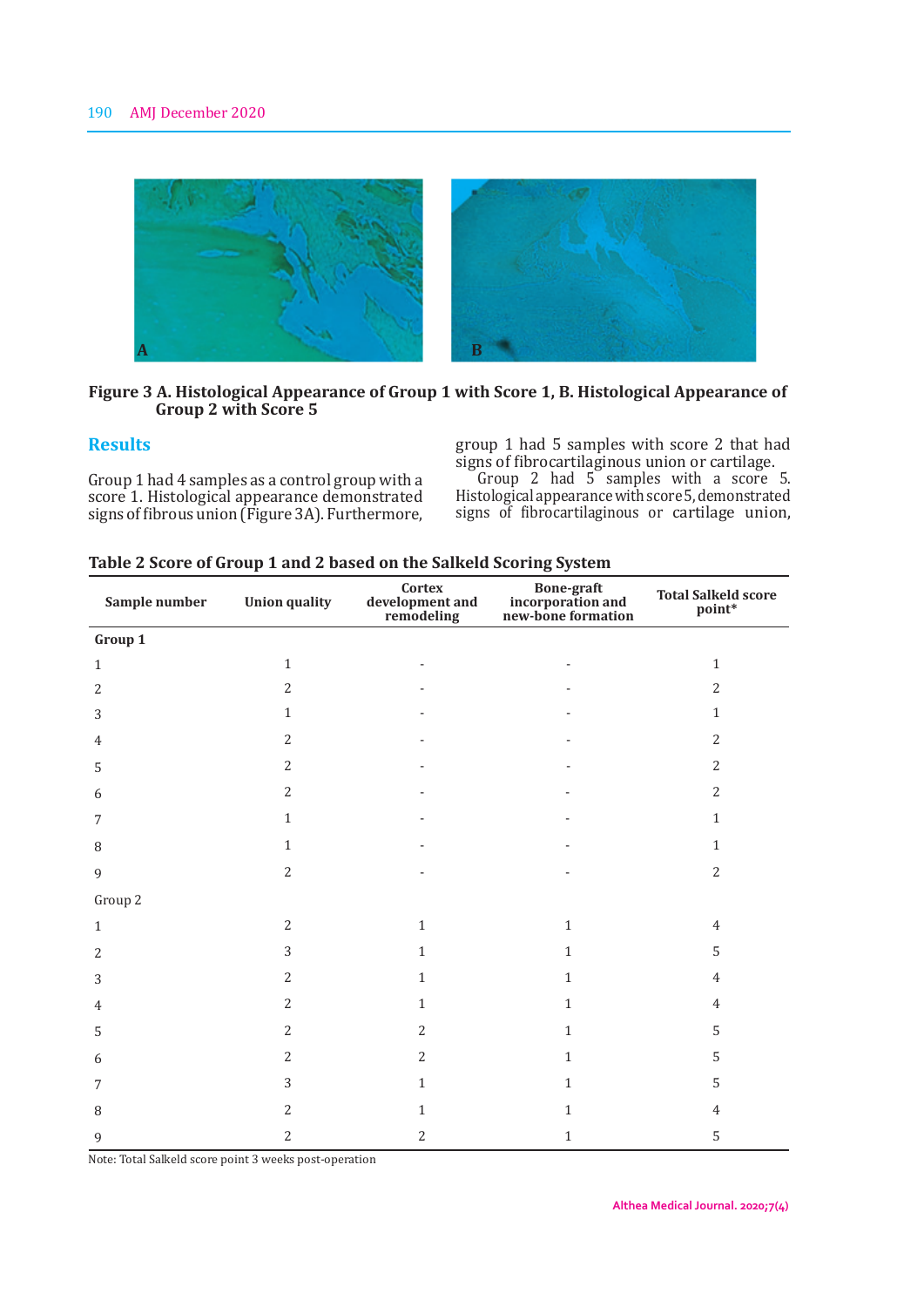|                                                    | Group            |                  |            |
|----------------------------------------------------|------------------|------------------|------------|
| <b>Variable</b>                                    | I                | H                | P-value    |
|                                                    | $N=9$            | $N=9$            |            |
| Union quality                                      |                  |                  | $0.040**$  |
| Median                                             | 2.00             | 2.00             |            |
| Range (min-max)                                    | 1.00-2.00        | 2.00-3.00        |            |
| Cortex development and remodeling                  | $0.0001**$       |                  |            |
| Median                                             | 0.00             | 1.00             |            |
| Range (min-max)                                    | 0.00             | $1.00 - 2.00$    |            |
| Bone-graft incorporation and new-bone<br>formation |                  |                  | $0.0001**$ |
| Median                                             | 0.00             | 1.00             |            |
| Range (min-max)                                    | 0.00             | 1.00             |            |
| Total Salkeld score point 3 weeks post-operation   |                  |                  | $0.0001**$ |
| Mean $\pm$ SD                                      | $1.55 \pm 0.527$ | $4.55 \pm 0.527$ |            |
| Median                                             | 2.00             | 5.00             |            |
| Range (min-max)                                    | $1.00 - 2.00$    | 4.00-5.00        |            |

#### **Table 3 Comparison of Union Quality, Cortex Development and Remodeling, Bone-graft Incorporation and New-bone Formation, and Total Salkeld Score Point 3 Weeks Post-operation between Group 1 and 2**

densification of new bone along outer margin, and graft material slightly united with new bone development, and few new bone formation (Figure 3 B).

The comparison between group 1 and group 2 in terms of union quality, cortex development and remodeling, bone-graft incorporation and new-bone formation, and numerical data of total Salkeld score point 3 weeks post-operation, all resulted in p-value <0.05, which was significant, suggesting that PRF addition to autologous bone graft therapy could enhance the quality of long bone defect fracture healing histologically.

# **Discussion**

This study has analyzed callus formation using the histological examination. However, the method might have some drawbacks regarding subjectivity from the pathologist, which can be minimized by using a scoring system that is Salkeld scoring system. The result of this study has shown a significant difference between the group that has been treated with only autologous bone graft and

the group treated with autologous bone graft and with the addition of PRF. The PRF has a positive effect on new bone formation on calvarial bone or flat bone when used either alone or combined with bone graft. The effect of PRF on periodontal defect has a better effect on the periodontal defect. Our study has a better study period, which is for 3 weeks. Callus formation is predicted to happen in the second up to the third week. Differentiation of stem cells into chondrogenic and osteogenic cells might occur in the third week, creating a biological environment that is optimum for new bone formation.10-12

This study used cortical bone graft as material to fill the bone defect because long bone defect fracture needs firm structural support that could not be fulfilled by a cancellous bone graft. The synthetic bone graft is not chosen because of the extra cost needed and the possibility of immunological rejection. The slower rate of union between cortical bone grafts with host bone could show the acceleration effect of bone healing after PRF addition in this study.

The PRF is a natural reservoir for growth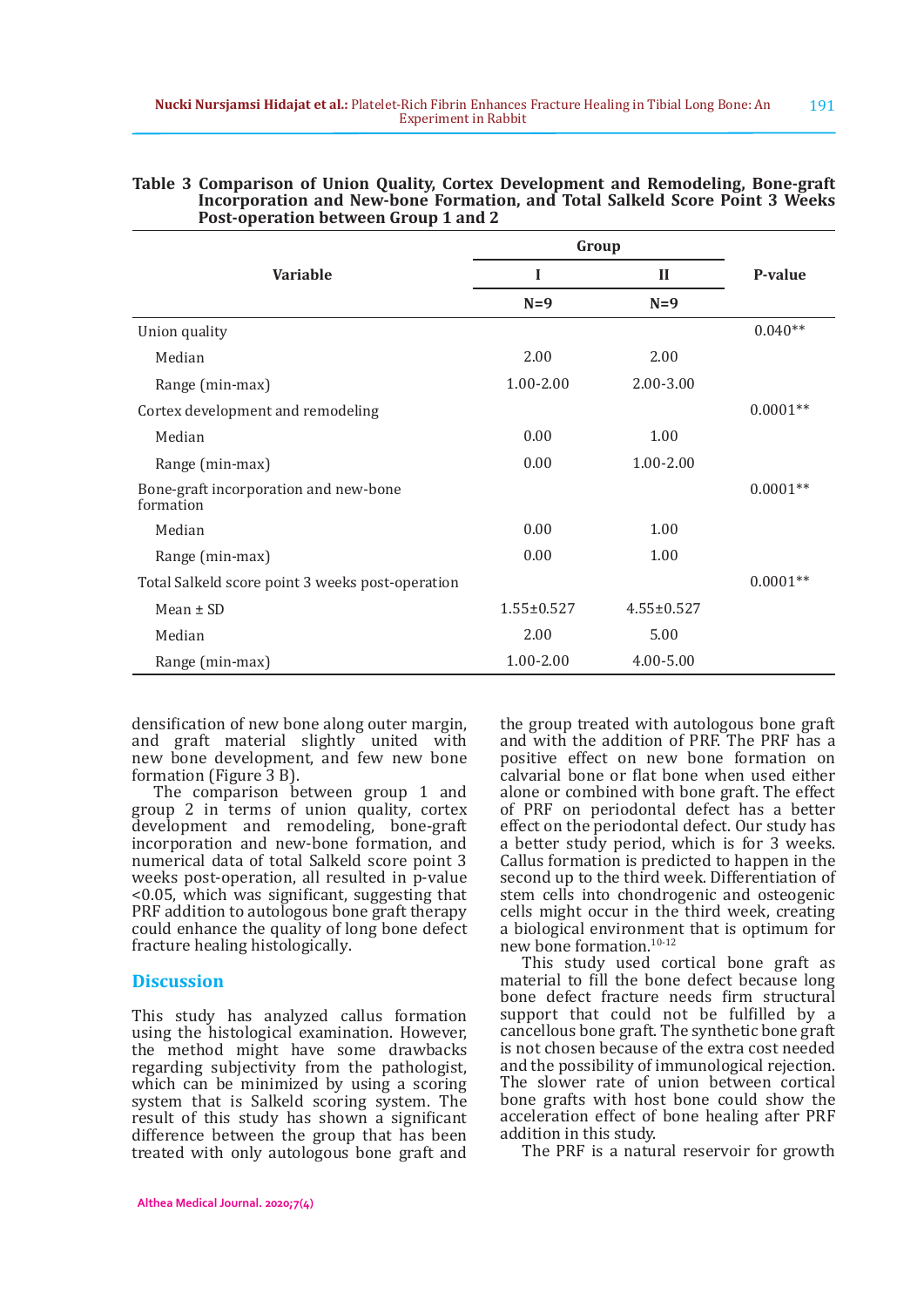factors, forming a solid fibrin matrix, PRF is obtained by centrifugation blood that has been taken without anticoagulant. It works by slowreleasing several growth factors necessary<br>in regulating proliferation, migration, in regulating proliferation, migration, mesenchymal cell growth.<sup>15</sup>

Ling et al.<sup>16</sup> compared the effect of PRP and PRF on the proliferation and differentiation process of osteoblast in mouse samples, showing that PRF is better than PRP because PRF is a slow-released autologous growth factor. PRF demonstrates a better and more durable effect on cell proliferation and differentiation, and it is formed from a natural and progressive polymerization during centrifugation. This relatively slow and progressive polymerization could increase cytokine binding onto fibrin mesh. Many PDGF and TGF contained PRF especially on day 14 may then slowly decrease. The autologous growth factor could influence cells for 5–7 days. This dissolved molecule is believed to be bound on PRF fibrin mesh and could go off controllably and has a relatively long effect. It is caused by an abundant amount of fibrin on PRF that could prevent proteolytic degradation of the growth factors. Stages of bone healing with a bone graft that consist of inflammation, osteoblast differentiation, osteoinduction, osteoconduction, and remodeling occur at the first 14 days after bone graft insertion, hence, PRF stimulates bone regeneration well.<sup>16</sup>

However, Faot et al.<sup>17</sup> have a different result from the previous study, showing that PRF does not increase bone healing on rabbit tibial bone defect fracture. There are several flaws from his study, such as no stable fixation to protect the blood clot and further bone damage potential because of increased activity of the animal samples after the first week of study. Another flaw is that the rabbit's tibial bone anatomy itself could not maintain the PRF membrane to be attached to the bone defect, therefore, with the cut blood vessels, PRF only has a paracrine effect.<sup>17</sup>

Although this study has shown significant results of PRF addition, however, there are some other inevitable drawbacks. The main problem is a small sample number that may not be an absolute indicator to prove the effectiveness of PRF. This study could be a preliminary study for a bigger sample study. Rabbit as an animal model may also not be the best choice, because a rabbit walks using its 4 legs, not like a human with only 2 legs. Another thing is that this study only analyzes bone healing histologically. Several methods like radiology, biochemical, biomechanical,

and gene expression analysis have not been carried out.

In conclusion, this study shows that PRF given along with bone graft therapy can enhance the quality of defect fracture healing on a long bone. Future study about the PRF content that influences the fracture healing process needs further exploration.

#### **References**

- 1. Kanthan SR, Kavitha G, Addi S, Choon DSK, Kamarul T. Platelet-rich plasma (PRP) enhances bone healing in non-united<br>critical-sized defects: A preliminary defects: A preliminary study involving rabbit models. Injury. 2011;42(8):782–9.
- 2. Mills LA, Simpson AHRW. The relative incidence of fracture non-union in the Scottish population (5.17 million): a 5-year epidemiological study. BMJ Open. 2013;3(2):e002276.
- 3. Lascombes P, Popkov D, Huber H, Haumont T, Journeau P. Classification of complication after progressive long bone lengthening: proposal of a new classification. Orthop Traumatol Surg Res.2012;98(6):629–37
- 4. Hasler CC, Krieg AH. Current concept of leg lenghtening. J Child Orthop. 2012;6(2):89– 104
- 5. Kazemi D, Fakhrjou A, Dizaji VM, Alishahi MK. Effect of autologous platelet rich fibrin on the healing of experimental articular cartilage defect of the knee in an animal model. Biomed Res Int. 2014;2014:486436
- 6. Bagi CM, Berryman E, Moalli MR. Comparative bone anatomy of commonly used laboratory animals: implications for drug discovery. Comp Med. 2011;61(1):76– 85
- 7. Department of Laboratory Animal Resources The University of Toledo. Guidelines for blood collection: rodents and rabbits. 2011 [Cited 2017 September 13] Available from: https://www.utoledo. edu/Guideline-for-Blood-Collection-Rodents-and-Rabbits.pdf
- 8. Ehrenfest DMD, Bielecki T, Jimbo R, Barbé G, Corso MD, Inchingolo F, et al. Do the fibrin architecture and leukocyte content influence the growth factor release of platelet concentrates? An evidence-based answer comparing a pure platelet-rich plasma (P-PRP) gel and a leukocyte- and platelet-rich fibrin (L-PRF). Curr Pharm Biotechnol. 2012;13(7):1145–52
- 9. Salkeld SL, Patron LP, Barrack RL, Cook SD. The effect of osteogenic protein-1 on